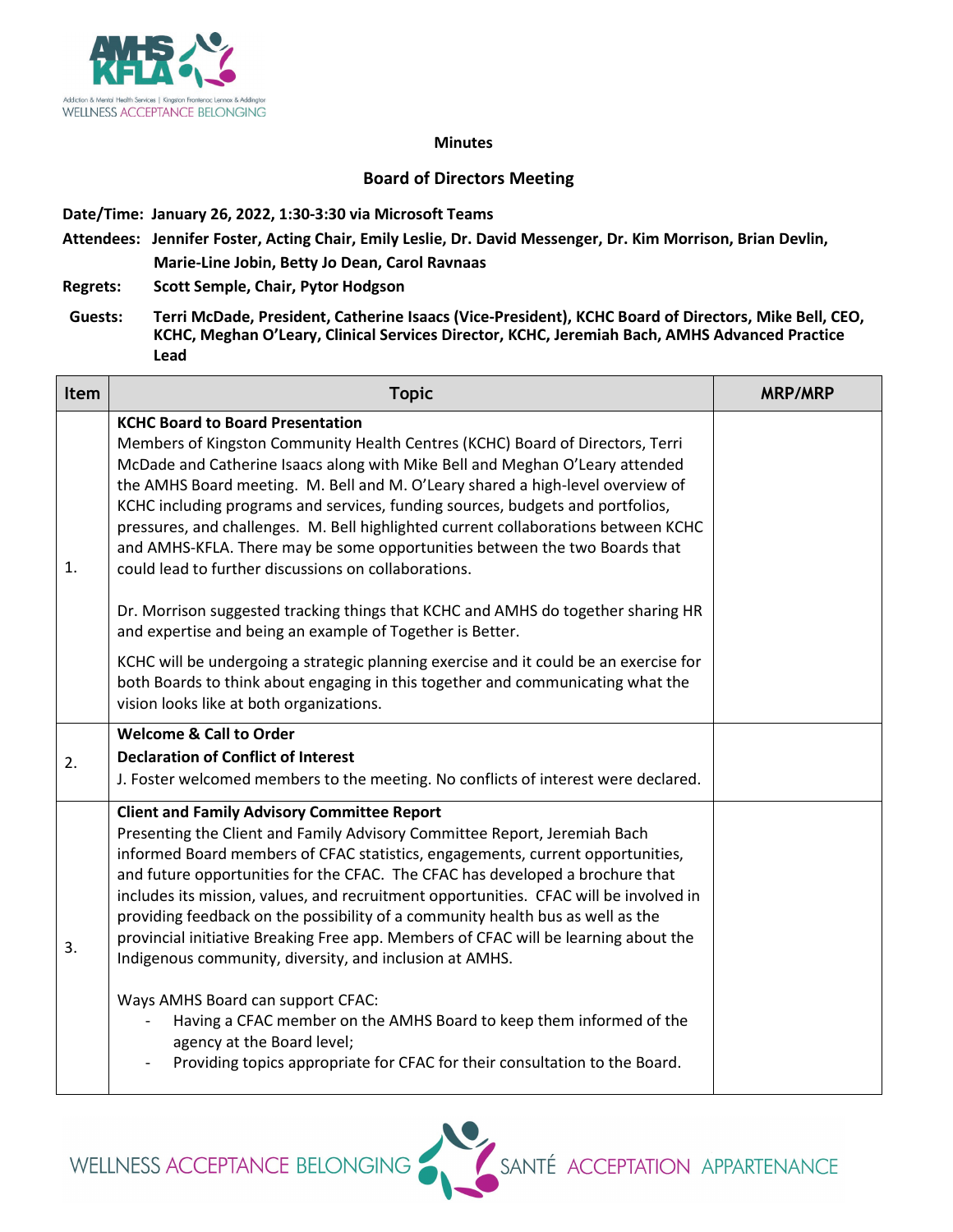| <b>Item</b> | <b>Topic</b>                                                                                                                                                                                                                                                                                                                                                                                                                                                                                                                                                                                                                                                                                                                                                                                                                                         | <b>MRP/MRP</b>                                                                                                                                            |
|-------------|------------------------------------------------------------------------------------------------------------------------------------------------------------------------------------------------------------------------------------------------------------------------------------------------------------------------------------------------------------------------------------------------------------------------------------------------------------------------------------------------------------------------------------------------------------------------------------------------------------------------------------------------------------------------------------------------------------------------------------------------------------------------------------------------------------------------------------------------------|-----------------------------------------------------------------------------------------------------------------------------------------------------------|
|             | M. Jobin can provide J. Bach with her student's contact information who wrote the<br>Manual for the Break Free app.                                                                                                                                                                                                                                                                                                                                                                                                                                                                                                                                                                                                                                                                                                                                  | M. Jobin to connect<br>with J. Bach with her<br>student who<br>developed the Break<br>Free app Manual                                                     |
| 4.          | <b>Consent Agenda Items</b><br><b>Approval of the Agenda</b><br>a)<br><b>Minutes of December 22, 2021</b><br>b)<br>Board Work Plan 2022/23<br>c)<br>Moved by Dr. Messenger, seconded by B. Devlin<br>MOTION: That the Consent Agenda Items of January 26, 2022, be approved<br><b>Carried</b>                                                                                                                                                                                                                                                                                                                                                                                                                                                                                                                                                        |                                                                                                                                                           |
| 5.          | <b>Joint Executive Directors' Report</b><br>C. Ravnaas and B. Dean provided an overview of their pre-circulated Joint Executive<br>Directors' Report. The current focus has been on COVID-19 and obtaining sufficient<br>PPE. The information included planning and activity updates, community<br>partnerships and development, an update on the Culture, Values, and Engagement<br>Project, AMHS current financial status, service status, and risks were provided.<br>The JEL will be looking at, with Board approval, convening a small group to address<br>Board Composition, Terms of Membership, and the cross membership with other<br>Boards. A Briefing Note will be provided at the February Board meeting in follow up<br>to this discussion held at the December Board Meeting including the Not-for-Profit<br>Corporations Act update. |                                                                                                                                                           |
| 6.          | Board to Board - Providence Care Board Meeting in March<br>AMHS Board has received an invitation to attend the Providence Care Board of<br>Directors meeting on March 22 at 4:30. Please provide C. Ravnaas and B. Dean with<br>any improvements or feedback regarding the presentation used at the KCHC Board<br>of Directors meeting. B. Devlin noted that including detail on shared work of both<br>organizations would be beneficial to the presentation. The meeting request will be<br>forwarded to the Board.                                                                                                                                                                                                                                                                                                                                | All - Provide any<br>improvements or<br>feedback regarding<br>the AMHS<br>presentation to other<br>Boards to C. Ravnaas<br>or B. Dean before<br>March 22. |
| 7.          | <b>Move in Camera</b><br>Moved by Dr. Morrison, seconded by Dr. Messenger<br>MOTION: That the AMHS move in camera.<br><b>Carried</b><br><b>Confidential Briefing Note</b><br>a)                                                                                                                                                                                                                                                                                                                                                                                                                                                                                                                                                                                                                                                                      |                                                                                                                                                           |